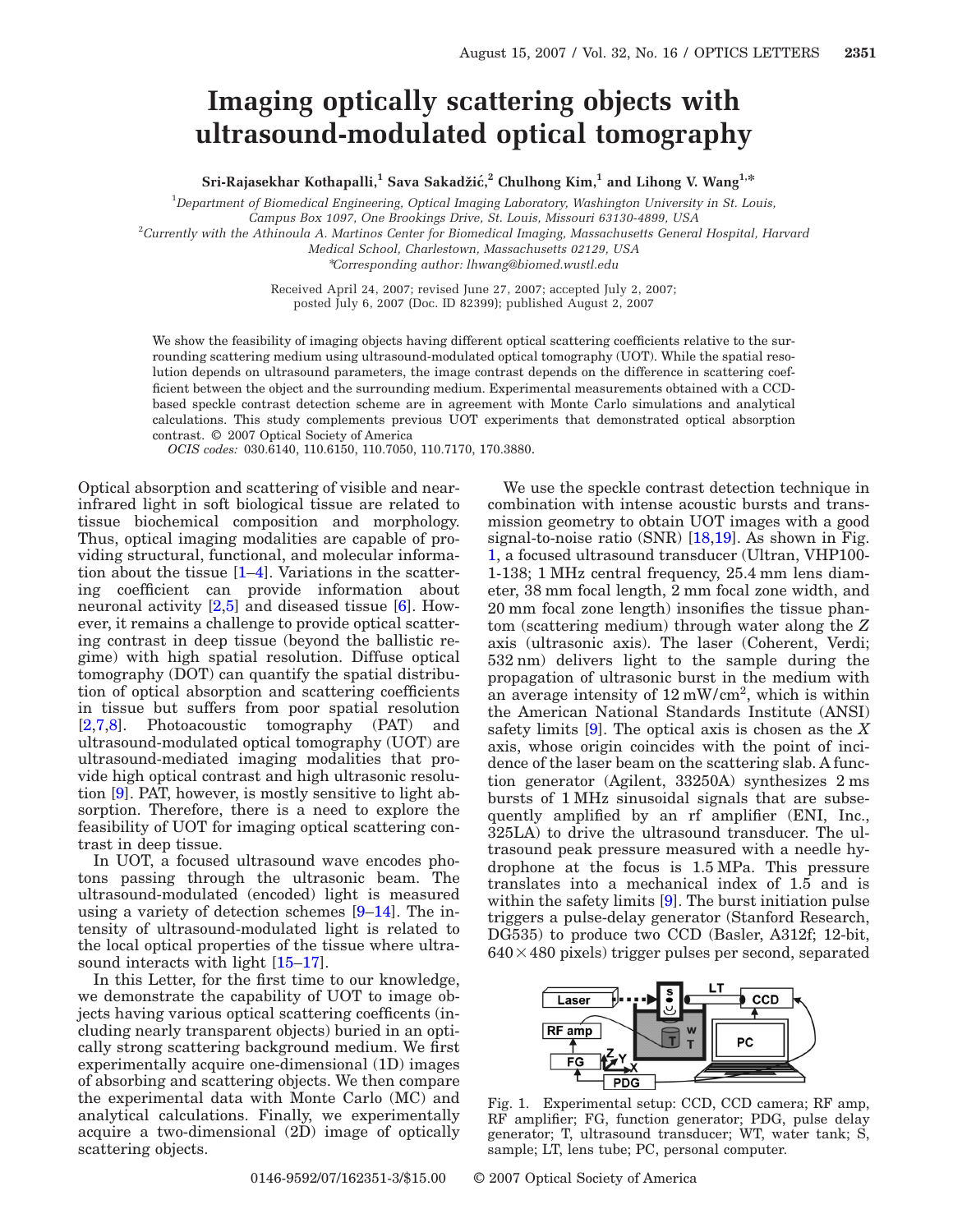by 500 ms. In response to the first trigger pulse, the CCD camera captures one ultrasound burstsynchronized laser speckle image. In response to the second trigger pulse, the CCD camera captures another speckle image without ultrasound burst. The exposure time of the CCD camera is set to 2 ms. The speckle contrast change (SCC) between these two speckle images is approximately proportional to the intensity of the ultrasound-modulated light [\[12,](#page-2-12)[18\]](#page-2-10). At each position of the ultrasonic transducer, six measurements of SCC are averaged. By scanning the ultrasonic beam across the scattering medium, we form an SCC image of optical inhomogeneities inside the medium at ultrasonic resolution.

The background tissue phantoms and buried objects are made from gelatin, water, and Intralipid (20% Liposyn II, Intravenous Fat Emulsion Hospira, Inc.). The tissue phantom is an optically scattering slab 10 cm wide in the *Y* (ultrasound scanning axis) and *Z* directions and 2 cm thick in the *X* direction. The optical reduced scattering and absorption coefficients of the scattering slab (background medium) are  $\mu_s'$ =10 cm<sup>-1</sup> and  $\mu_a$ =0.1 cm<sup>-1</sup>, respectively. Five different optical scattering objects are prepared with approximate dimensions of 2, 2, and 20 mm in the *X*, *Y*, and *Z* directions, respectively. The reduced scattering coefficients  $\mu_s'$  of the five objects are 30, 18, 10, 5, and 0.5 cm−1 (nearly transparent object). The optical absorption coefficient of all scattering objects is the same as that of the background medium  $(\mu_a)$  $=0.1 \text{ cm}^{-1}$ ). By adding Trypan Blue dye to the Intralipid-gelatin solution, we prepare highly absorbing objects  $(\mu_a = 100 \text{ cm}^{-1})$  with the same dimensions as the scattering objects. The optical properties are measured by an oblique incidence reflectometer at 532 nm wavelength [\[20\]](#page-2-13). Several tissue phantoms are prepared by embedding different scattering objects and absorbing objects inside the scattering slab at a depth of  $X=1$  cm.

Figure  $2(a)$  shows two experimental 1D images [one SCC image and one total optical intensity (DC) image that is averaged over all CCD pixels during the time when ultrasound is off] of one absorbing object and one nearly transparent object separated by 22 mm along the *Y* axis. The local decrease in SCC (45%) when the ultrasound is focused on the absorbing object represents the decrease in detected modu-

<span id="page-1-0"></span>

Fig. 2. (a) Normalized 1D SCC image and total optical intensity (DC) image of one absorbing object  $(y=10 \text{ mm})$  and one nearly transparent object  $(y=32 \text{ mm})$  separated by 22 mm. Positions corresponding to both objects are marked with squares. (b) Normalized 1D SCC image and DC image of two scattering objects  $(y=19 \text{ mm and } y=41 \text{ mm})$  separated by 22 mm. Positions corresponding to both objects are marked with squares.

lated optical intensity due to strong absorption of light by the object. In contrast, when ultrasound is focused on the transparent object, the SCC increases significantly (5%). Since the transparent object and the background have the same  $\mu_a$ , this increase in SCC can be attributed to the lower  $\mu_s'$  of the transparent object than that of the background. Figure [2\(b\)](#page-1-0) shows an experimental 1D SCC image and a DC image of two scattering objects, whose reduced scattering coefficients ( $\mu_s'$ =18 cm<sup>-1</sup> and  $\mu_s'$ =30 cm<sup>-1</sup>) are greater than that of the background  $(\mu_s' = 10 \text{ cm}^{-1})$ . The two objects are separated by 22 mm along the *Y* axis. The SCC decreases by  $\sim 8\%$  and  $\sim 15\%$ , respectively, when the ultrasound is focused on each scattering object. In both Figs.  $2(a)$  and  $2(b)$ , the SCC images are more sensitive to optical heterogeneity than the DC images and provide better spatial resolution and higher contrast.

Figure [3](#page-1-1) compares the image contrasts of five optically scattering objects—with  $\mu_s'$  of 30, 18, 10, 5, and 0.5 cm−1, respectively—obtained from the experiments and MC simulations, as a function of  $\mu_s'$ . The MC simulations and the experiments share the same physical parameters for the ultrasound, the light source, the background medium, and the buried objects. The MC algorithm can model the power spectral density of ultrasound-modulated multiply scattered light when a focused ultrasound field is present in a heterogeneous optically scattering medium [\[21\]](#page-2-14). Using the MC algorithm, we obtain the modulation depth  $[M(\mu'_s)]$  at each detector position for the five different optically scattering objects, where  $M(\mu_s)$  is the ratio of the modulated to the unmodulated light intensities. In all simulations, the focus of the ultrasound is placed at the center of the scattering object. The relative change in modulation depth for an object with  $\mu'_s$ ,  $[M(\mu'_s)/M(10 \text{ cm}^{-1})]-1$ , is modeled as the image contrast, where  $10 \text{ cm}^{-1}$  is the  $\mu_s'$  of the background medium. The image contrast is positive for scattering objects with  $\mu_s'$ <10 cm<sup>-1</sup>and negative for scattering objects with  $\mu_s' > 10 \text{ cm}^{-1}$ ; it decreases with increasing  $\mu'_{s}$  of the buried object. The experimental measurements and the MC results are in good agreement, although the ultrasound pressure is beyond the limit required by the MC model.

The trend observed in Fig. [3](#page-1-1) can be explained analytically. For moderate ultrasound pressures and in the weak scattering approximation, we have SCC  $\approx M \approx (1/2)(C_{n,\bar{s}} + C_{d,\bar{s}} + C_{nd,\bar{s}})$ , where  $C_{n,\bar{s}}$ ,  $C_{d,\bar{s}}$ , and  $C_{nd,\bar{s}}$  represent contributions due to (1) modulated op-

<span id="page-1-1"></span>

Fig. 3. Image contrast of different optically scattering objects as a function of  $\mu'_s$ .